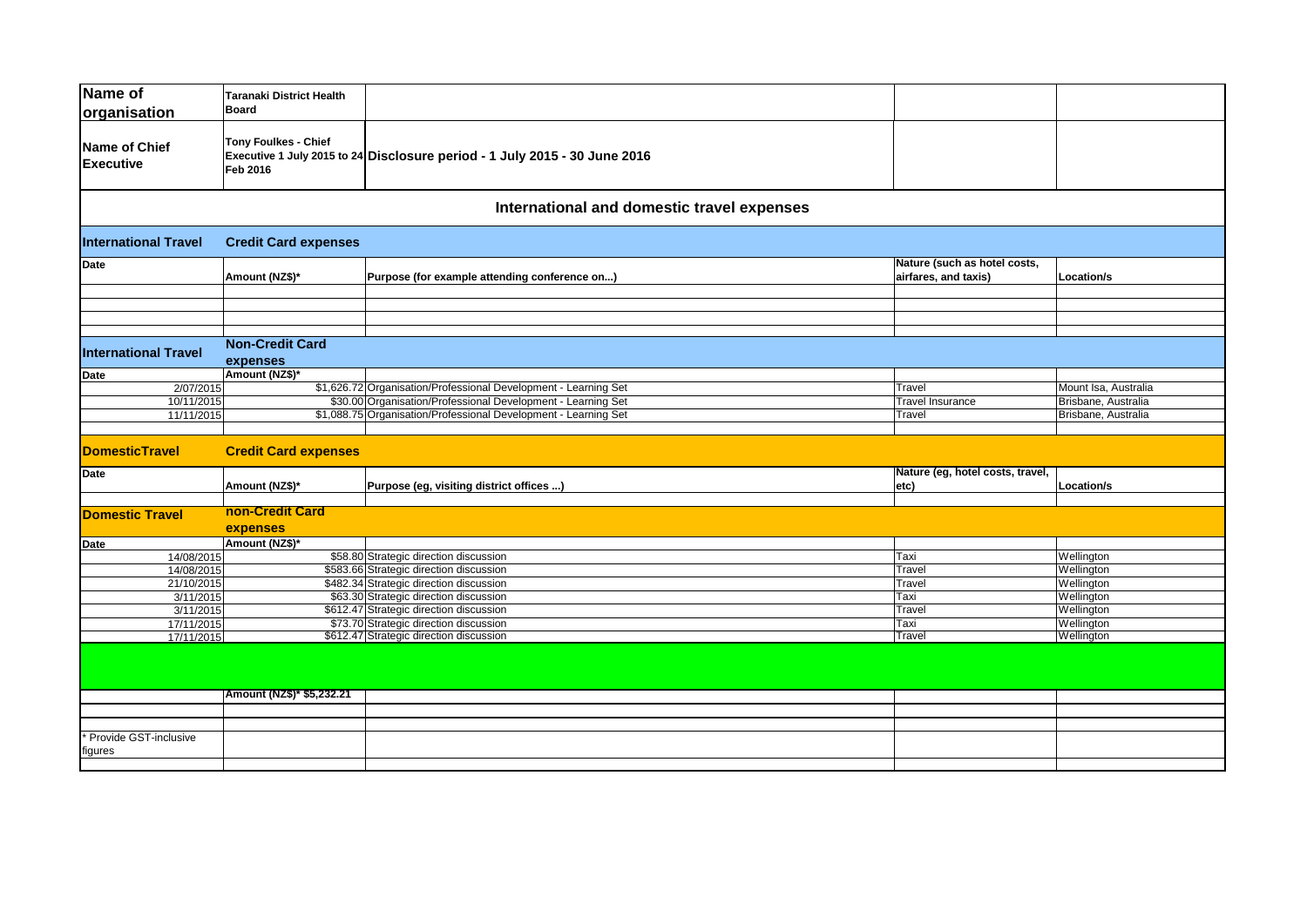| <b>Name of</b>                                             | <b>Taranaki District Health</b>                                               |                                                  |               |            |  |  |  |
|------------------------------------------------------------|-------------------------------------------------------------------------------|--------------------------------------------------|---------------|------------|--|--|--|
| organisation                                               | <b>Board</b>                                                                  |                                                  |               |            |  |  |  |
| <b>Name of Chief</b><br><b>Executive</b>                   | <b>Tony Foulkes - Chief</b><br><b>Executive 1 July 2015 to</b><br>24 Feb 2016 | Disclosure period - 1 July 2015 - 30 June 2016   |               |            |  |  |  |
| <b>Hospitality provided</b>                                |                                                                               |                                                  |               |            |  |  |  |
| <b>Hospitality provided</b>                                | <b>Credit Card</b><br>expenses                                                |                                                  |               |            |  |  |  |
| <b>Date</b>                                                | Amount (NZ\$)*                                                                | <b>Purpose (eg, hosting</b><br>delegation from ) | <b>Nature</b> | Location/s |  |  |  |
| <b>Hospitality provided</b>                                | <b>Non-Credit Card</b><br><b>expenses</b>                                     |                                                  |               |            |  |  |  |
| <b>Date</b>                                                | Amount (NZ\$)*                                                                |                                                  |               |            |  |  |  |
| <b>Total hospitality</b><br>expenses<br>for the six months |                                                                               |                                                  |               |            |  |  |  |
| * Provide GST-inclusive<br>figures                         |                                                                               |                                                  |               |            |  |  |  |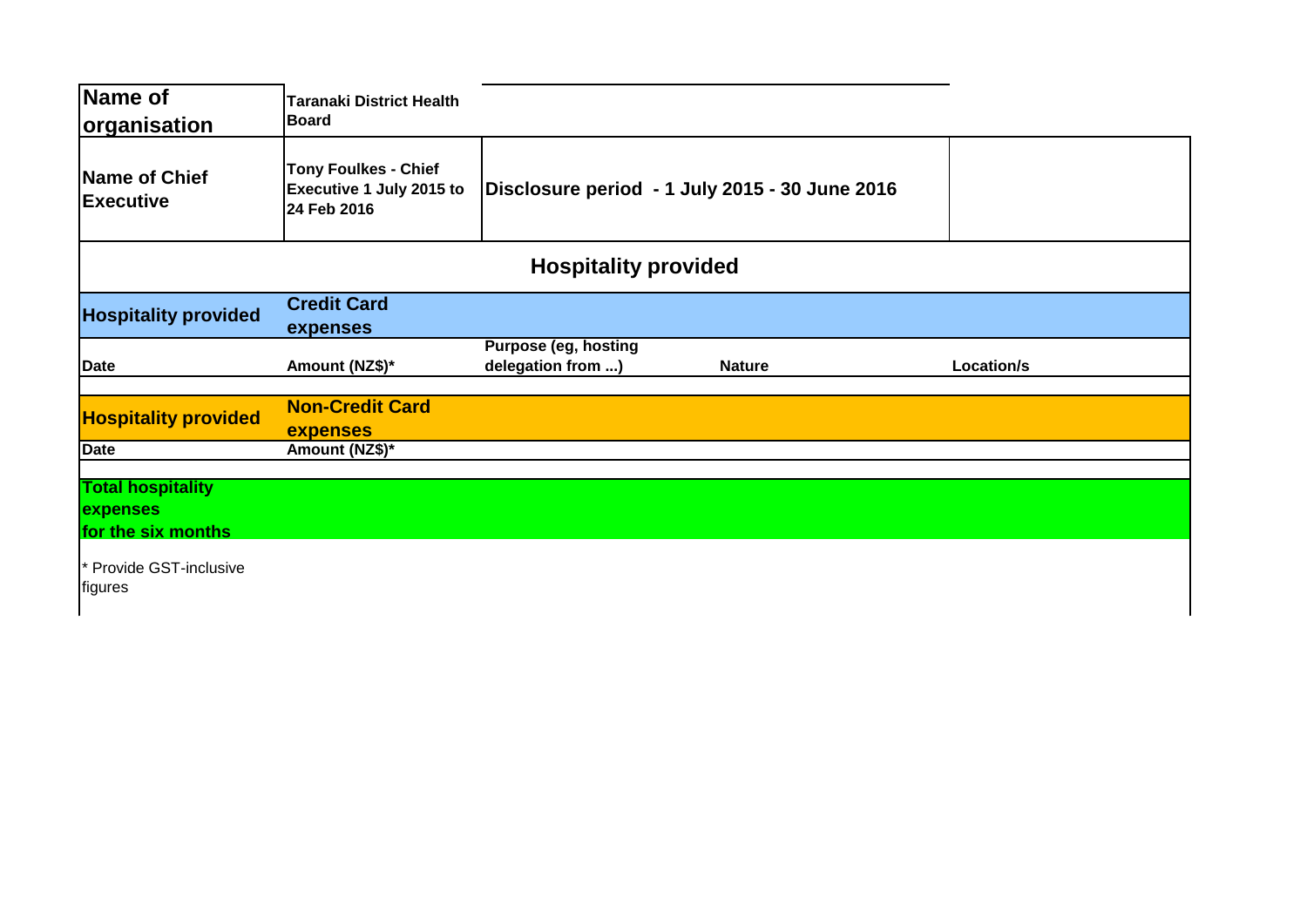| Name of<br><b>organisation</b>                                                                                                                                                       | <b>Taranaki District Health</b><br><b>Board</b>                        |                                                |                               |  |
|--------------------------------------------------------------------------------------------------------------------------------------------------------------------------------------|------------------------------------------------------------------------|------------------------------------------------|-------------------------------|--|
| Name of Chief<br><b>Executive</b>                                                                                                                                                    | <b>Tony Foulkes - Chief</b><br>Executive 1 July 2015 to<br>24 Feb 2016 | Disclosure period - 1 July 2015 - 30 June 2016 |                               |  |
|                                                                                                                                                                                      |                                                                        | Gifts and hospitality*                         |                               |  |
| Gifts                                                                                                                                                                                |                                                                        |                                                |                               |  |
| Date                                                                                                                                                                                 | <b>Description</b>                                                     | Offered by                                     | <b>Estimated value (NZ\$)</b> |  |
| <b>Hospitality</b>                                                                                                                                                                   |                                                                        |                                                |                               |  |
| <b>Date</b>                                                                                                                                                                          | <b>Description</b>                                                     | Offered by                                     | <b>Estimated value (NZ\$)</b> |  |
| Include items such as<br>meals, tickets to events,<br>gifts from overseas<br>counterparts, travel or<br>accomodation (including<br>that accepted by<br>immediate family<br>members). |                                                                        |                                                |                               |  |
| <b>Total hospitality and</b><br>gifts received<br>for the twelve month<br><b>period</b>                                                                                              |                                                                        |                                                |                               |  |
|                                                                                                                                                                                      | Amount (NZ\$)*                                                         |                                                |                               |  |
|                                                                                                                                                                                      |                                                                        |                                                |                               |  |
| Provide GST-inclusive<br><i><u><b>Ifigures</b></u></i>                                                                                                                               |                                                                        |                                                |                               |  |